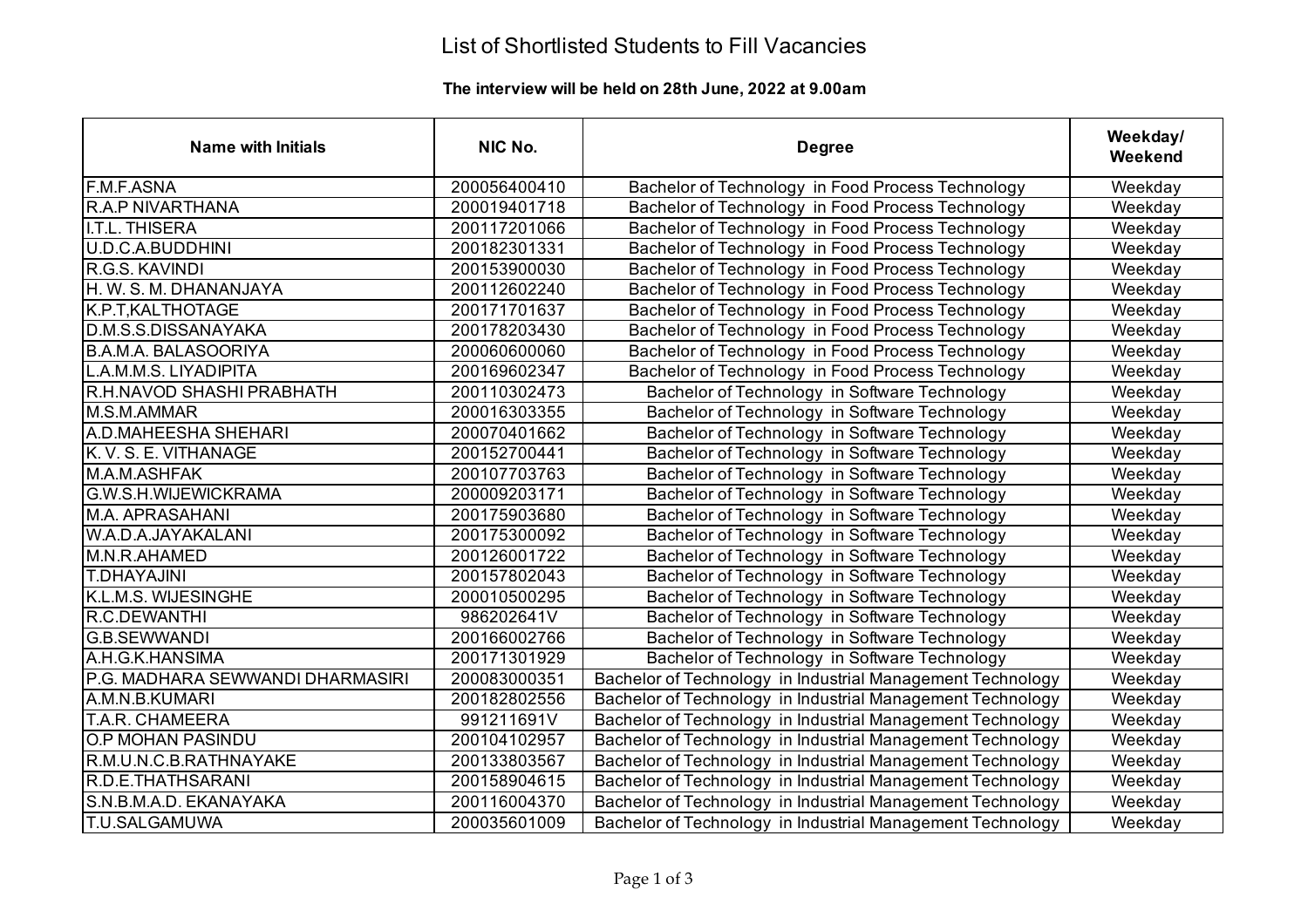## List of Shortlisted Students to Fill Vacancies

### **The interview will be held on 28th June, 2022 at 9.00am**

| <b>Name with Initials</b>         | NIC No.      | <b>Degree</b>                                              | Weekday/<br>Weekend |
|-----------------------------------|--------------|------------------------------------------------------------|---------------------|
| B.G.K.ADEESHAMANAWA               | 200017202897 | Bachelor of Technology in Industrial Management Technology | Weekday             |
| <b>D M S B DISSANAYAKE</b>        | 200119000165 | Bachelor of Technology in Industrial Management Technology | Weekday             |
| <b>G.G.A.M.WEERASURIYA</b>        | 200108600062 | Bachelor of Technology in Industrial Management Technology | Weekday             |
| K.W.S.M DISSANAYAKA               | 200061600137 | Bachelor of Technology in Industrial Management Technology | Weekday             |
| <b>P.I.K WANIGESIRI</b>           | 200182302230 | Bachelor of Technology in Industrial Management Technology | Weekday             |
| A.P.A.K. AMARASINGHE              | 200118903835 | Bachelor of Technology in Industrial Management Technology | Weekday             |
| D.M.H.M.D.JAYAKODI                | 200062601928 | Bachelor of Technology in Industrial Management Technology | Weekday             |
| K.V.A.Y.LAKRUWAN                  | 200130604011 | Bachelor of Technology in Industrial Management Technology | Weekday             |
| <b>C.N.JAYASEKARA</b>             | 200132002058 | Bachelor of Technology in Industrial Management Technology | Weekday             |
| <b>L.S.K.SENARATH</b>             | 200072101320 | Bachelor of Technology in Industrial Management Technology | Weekday             |
| W.M.M.G.K.P. WIJEKOON             | 200019001082 | Bachelor of Technology in Industrial Management Technology | Weekday             |
| H. S. G. KUMARA                   | 200124702760 | Bachelor of Technology in Industrial Management Technology | Weekday             |
| S.A.T.SENANAYAKA                  | 200162702715 | Bachelor of Technology in Industrial Management Technology | Weekday             |
| R.M.E.G JANITHA PUSHPAKUMARA      | 200009802623 | Bachelor of Technology in Industrial Management Technology | Weekday             |
| R.P.D. CHANNA HEMAL.              | 200125100174 | Bachelor of Technology in Industrial Management Technology | Weekday             |
| R.H.C.JAYALATH                    | 200026703091 | Bachelor of Technology in Industrial Management Technology | Weekday             |
| M.F.ASRA                          | 200186002941 | Bachelor of Technology in Industrial Management Technology | Weekday             |
| <b>W.D.T.L NAWARATHNA</b>         | 198368101003 | Bachelor of Technology in Quantity Surveying               | Weekend             |
| <b>D.ABEYWICKRAMA</b>             | 967701050v   | Bachelor of Technology in Quantity Surveying               | Weekend             |
| <b>E.A.N.M EDIRISINGHE</b>        | 978660053V   | Bachelor of Technology in Quantity Surveying               | Weekend             |
| D.D.D.S.KUMARI                    | 925860999V   | <b>Bachelor of Technology in Quantity Surveying</b>        | Weekend             |
| W.P.H.RASIKA                      | 847473509V   | Bachelor of Technology in Quantity Surveying               | Weekend             |
| J.M.T.P.RATHNAYAKA                | 990630534v   | Bachelor of Technology in Quantity Surveying               | Weekend             |
| E.M.N.K.EDIRISINGHE               | 805582413v   | Bachelor of Technology in Quantity Surveying               | Weekend             |
| R.M.LAKMALI                       | 945450924V   | Bachelor of Technology in Quantity Surveying               | Weekend             |
| W.K.K.BOTHEJU                     | 981210808v   | Bachelor of Technology in Quantity Surveying               | Weekend             |
| K.P.M.T.RATHNATHILAKA             | 992250364v   | Bachelor of Technology in Quantity Surveying               | Weekend             |
| P.G.H. BUDDHIKA                   | 913500016V   | Bachelor of Technology in Quantity Surveying               | Weekend             |
| P.L.M.U.WICKRAMARATHNE            | 912240258v   | Bachelor of Technology in Quantity Surveying               | Weekend             |
| P.S.E.K.WIMALASOORIYA             | 957281788V   | Bachelor of Technology in Quantity Surveying               | Weekend             |
| P.M RASIKA THUSHAN PANDITHARATHNA | 901572682v   | Bachelor of Technology in Quantity Surveying               | Weekend             |
| <b>W.T.K.PEIRIS</b>               | 828014870V   | Bachelor of Technology in Quantity Surveying               | Weekend             |